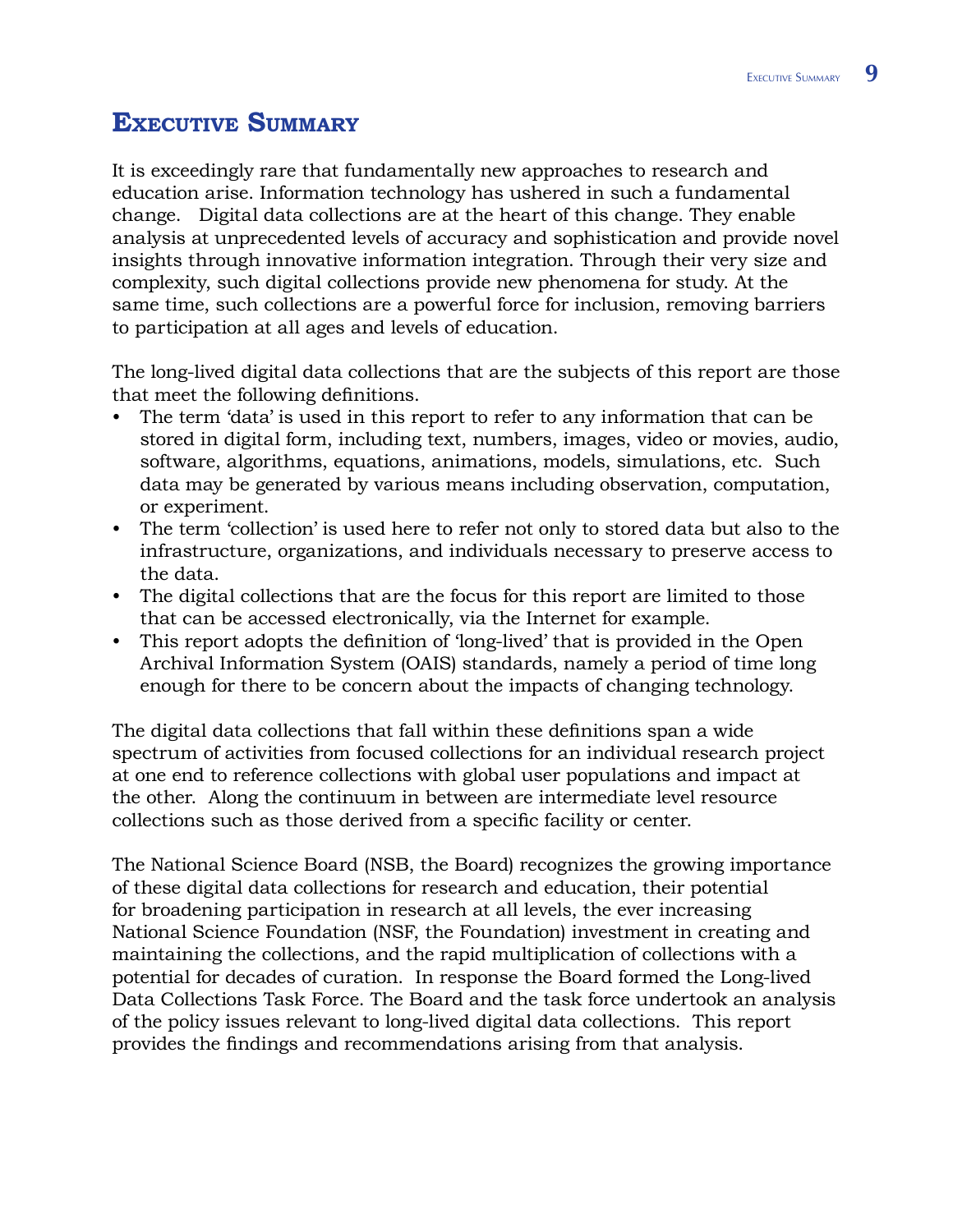The primary purpose of this report is to frame the issues and to begin a broad discourse. Specifically, the NSB and NSF working together – with each fulfilling its respective responsibilities – need to take stock of the current NSF policies that lead to Foundation funding of a large number of data collections with an indeterminate lifetime and to ask what deliberate strategies will best serve the multiple research and education communities. The analysis of policy issues in Chapter Four and the specific recommendations in Chapter Five of this report provide a framework within which that shared goal can be pursued over the coming months. The broader discourse would be better served by interaction, cooperation, and coordination among the relevant agencies and communities at the national and international levels. Chapters Two and Three of this report, describing the fundamental elements of data collections and curation, provide a useful reference upon which interagency and international discussions can be undertaken. The Board recommends that the Office of Science and Technology Policy (OSTP) take the lead in initiating and coordinating these interagency and international discussions.

### **Workshop Findings**

The Board task force held two workshops to hear the opinions of relevant communities. These workshops have shaped the Board's analysis of issues. The first workshop focused on the experience of the NSF and other Federal agencies with digital data collections. The second workshop provided a forum to gather the views of the NSF grantee community. The outcomes of these workshops can be summarized as follows:

- Long-lived digital data collections are powerful catalysts for progress and for democratization of science and education. Proper stewardship of research requires effective policy to maximize their potential.
- The need for digital collections is increasing rapidly, driven by the exponential increase in the volume of digital information. The number of different collections supported by the NSF is also increasing rapidly. There is a need to rationalize action and investment – in the communities and in the NSF.
- The National Science Board and the National Science Foundation are uniquely positioned to take leadership roles in developing a comprehensive strategy for long-lived digital data collections and translating this strategy into a consistent policy framework to govern such collections. •
- Policies and strategies that are developed to facilitate the management, preservation, and sharing of digital data will have to fully embrace the essential heterogeneity in technical, scientific, and other features found across the spectrum of digital data collections.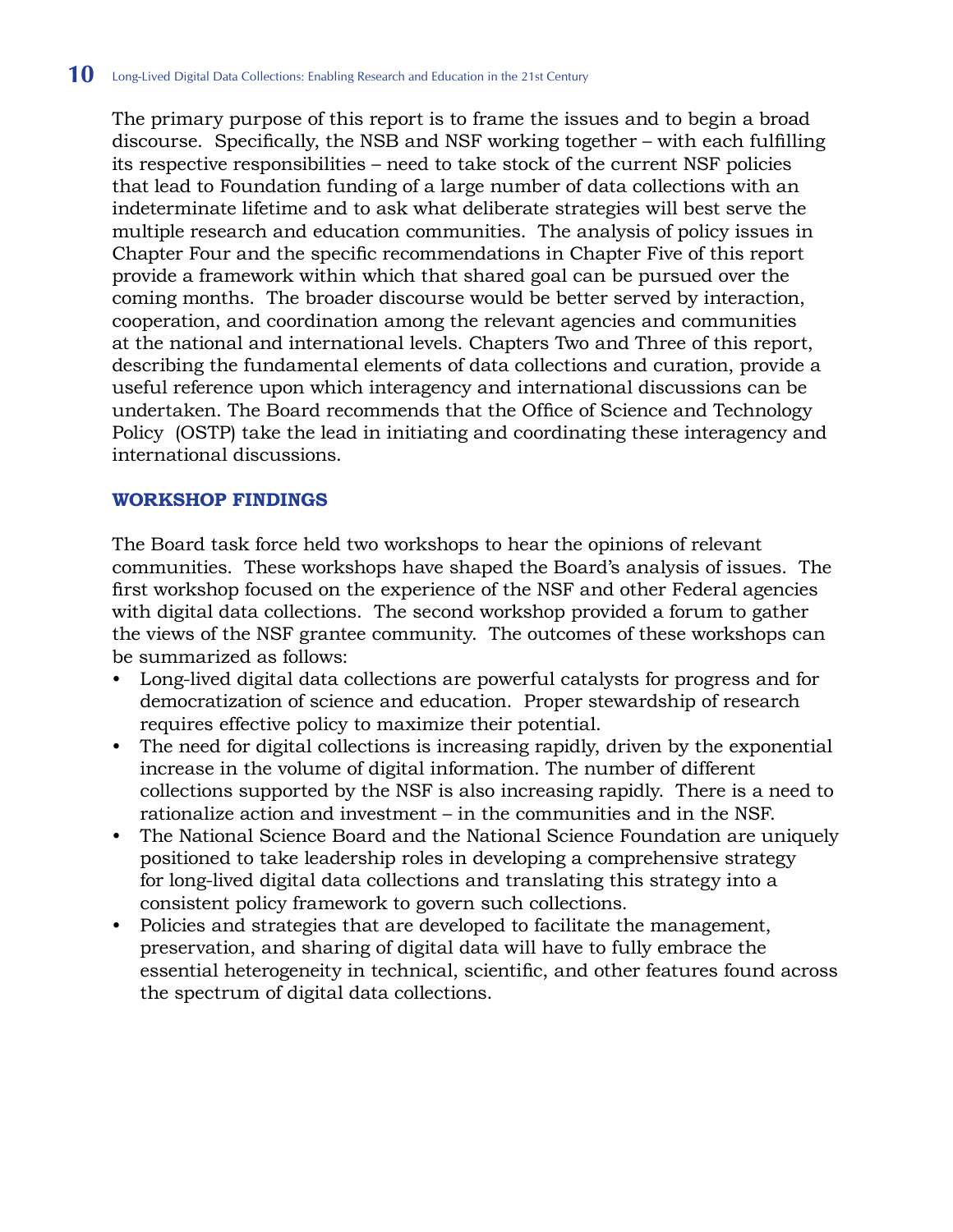#### **Recommendations**

The following recommendations call for clarifying and harmonizing NSF strategy, policies, processes, and budget for long-lived digital data collections. Because the issues are urgent and because undertaking broader discussions depends upon an understanding of the Foundation's objectives and capabilities, we look for a timely response to these recommendations from NSF. The Board anticipates that a broader dialog among other agencies in the U.S. and with international partners will be required. The Board recommends that the broader dialogue be undertaken with the highest priority in a coordinated interagency effort led by OSTP.

These recommendations are divided into two groups. They call for the NSF to:

- Develop a clear technical and financial strategy; •
- Create policy for key issues consistent with the technical and financial strategy.

### **Develop a Clear Technical and Financial Strategy**

**Recommendation 1**: The NSF should clarify its current investments in resource and reference digital data collections – the truly long-lived collections – and describe the processes that are, or could be, used to relate investments in collections across the Foundation to the corresponding investments in research and education that utilize the collections. In matters of strategy, policy, and implementation, the Foundation should distinguish between a truly long-term commitment that it may make to support a digital data collection and the need to undertake frequent peer review of the management of a collection.

**Recommendation 2**: The NSF should develop an agency-wide umbrella strategy for supporting and advancing long-lived digital data collections. The strategy must meet two goals: it must provide an effective framework for planning and managing NSF investments in this area, and it must fully support the appropriate diversity of needs and practices among the various data collections and the communities that they serve. Working with the affected communities NSF should determine what policies are needed, including which should be defined by the Foundation and which should be defined through community processes. The Foundation should actively engage with the community to ensure that community policies and priorities are established and then updated in a timely way.